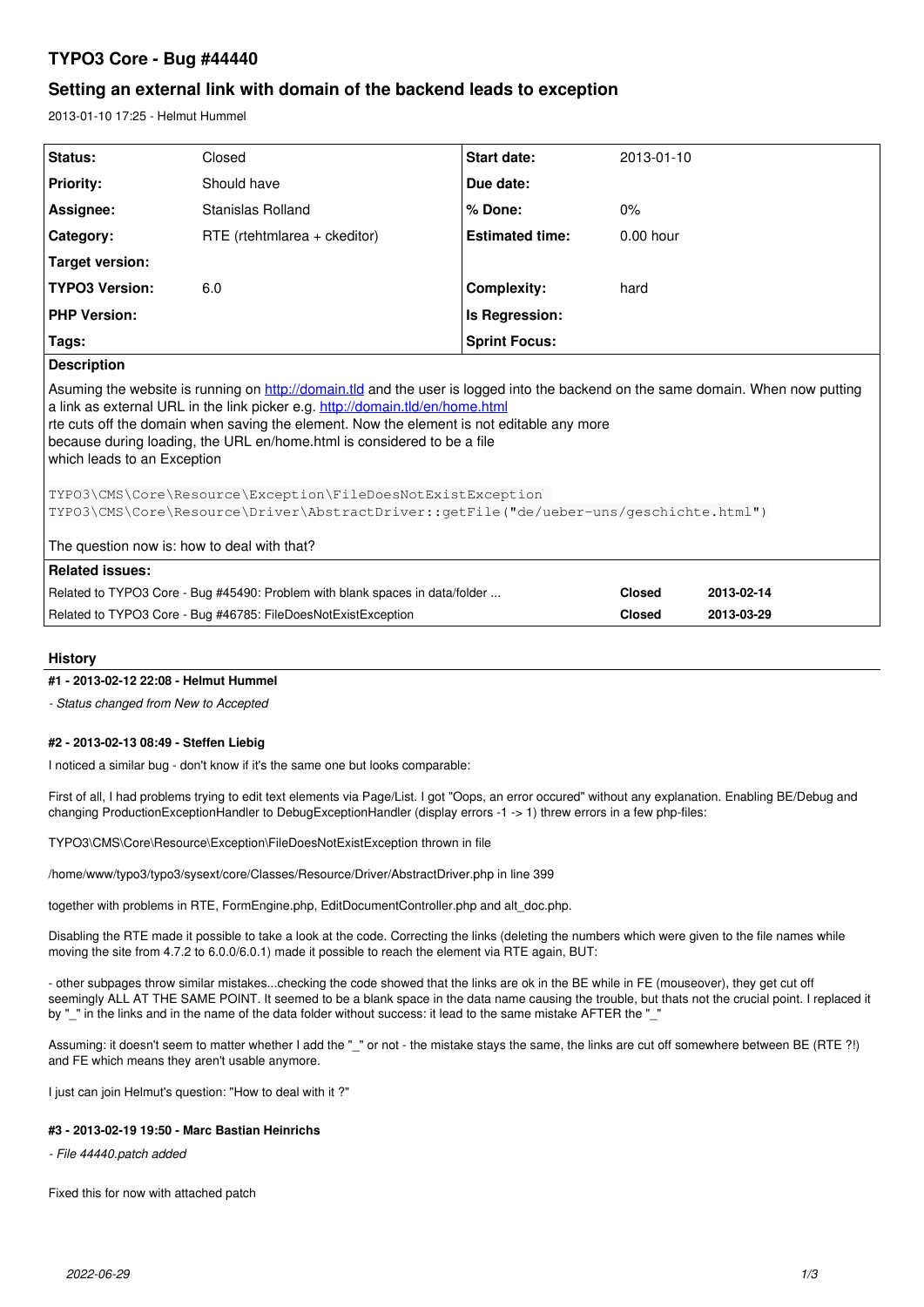## **#4 - 2013-03-04 12:14 - Henrik Ziegenhain**

There's a simular issue with blank spaces in filenames/foldernames in  $\#46007$  $\#46007$ . The patch from Marc Bastian Heinrichs solves my problem. Thanks.

Could we get this into 6.0.3?

#### **#5 - 2013-03-21 16:14 - Thomas Allmer**

Problem still persists in 6.0.4 and won't let you insert any links (to the current domain) in any RTE field... even if you edit it in the DB... and you can't fix or remove the link as when opening the CE it throws the error...

#### **#6 - 2013-03-22 07:34 - Henrik Ziegenhain**

As mentioned above, the patch from Marc Bastian Heinrichs solved the issue.

Marc, could you push this to gerrit or how could we get this fixed?

#### **#7 - 2013-03-28 14:23 - Thomas Allmer**

thx Marc :) Patch works just fine :)

I now have it in my Extension tinymce rte as I have this function "xclassed" anyway...

[https://github.com/daKmoR/TYPO3-tinymce\\_rte/commit/52829f2174520aa989c1897411314de4305773fc](https://github.com/daKmoR/TYPO3-tinymce_rte/commit/52829f2174520aa989c1897411314de4305773fc)

#### **#8 - 2013-04-23 19:52 - Stanislas Rolland**

I am not able to reproduce this issue.

The RTE transformation does not cut the domain off an url entered in the "External link" tab of the link dialogue of htmlArea RTE.

#### **#9 - 2013-04-23 20:09 - Stanislas Rolland**

*- Status changed from Accepted to Needs Feedback*

#### **#10 - 2013-04-24 08:01 - Henrik Ziegenhain**

It seems, that is has something to do with (wrong) configuration. I also can`t reproduce the issue from Helmut on a fresh 6.0.4 and 6.0.5rc1

On another Installtion (updated from 4.5.x to 6.0.4) I can reproduce it.

#### **#11 - 2013-04-24 08:24 - Henrik Ziegenhain**

After a little more investigation I found the following:

Adding a link via the "External Tab" worked fine after saving. Pasting the same link simply into the RTE and saving crashed it and throwed the exception from above.

The following worked fine: Pasting the link simply into the RTE, switching to HTML-Mode and manually adding 'data-htmlarea-external="1"' the to a-tag worked fine after saving.

The Installation was updated from 4.7x to 6.0.4 (also reproducable with 6.0.5rc1)

On a fresh and clean installation the data-attribute also is not set, but the exception is not thrown after saving.

#### **#12 - 2013-04-24 16:48 - Philipp Müller**

The error occurs also if a text with a link will be copy-pasted from the frontend into the editor.

#### **Patch works fine for me, thanks Marc.**

You can reproduce the error, if you add the following code in the editor:

<link dead/link/>linktext</link>

I think the patch is much-needed in 6.0.5... It's not justifiable to provoke a fatal error because a simple "wrong" link in a text editor...

### **#13 - 2013-05-08 15:17 - Gerrit Code Review**

*- Status changed from Needs Feedback to Under Review*